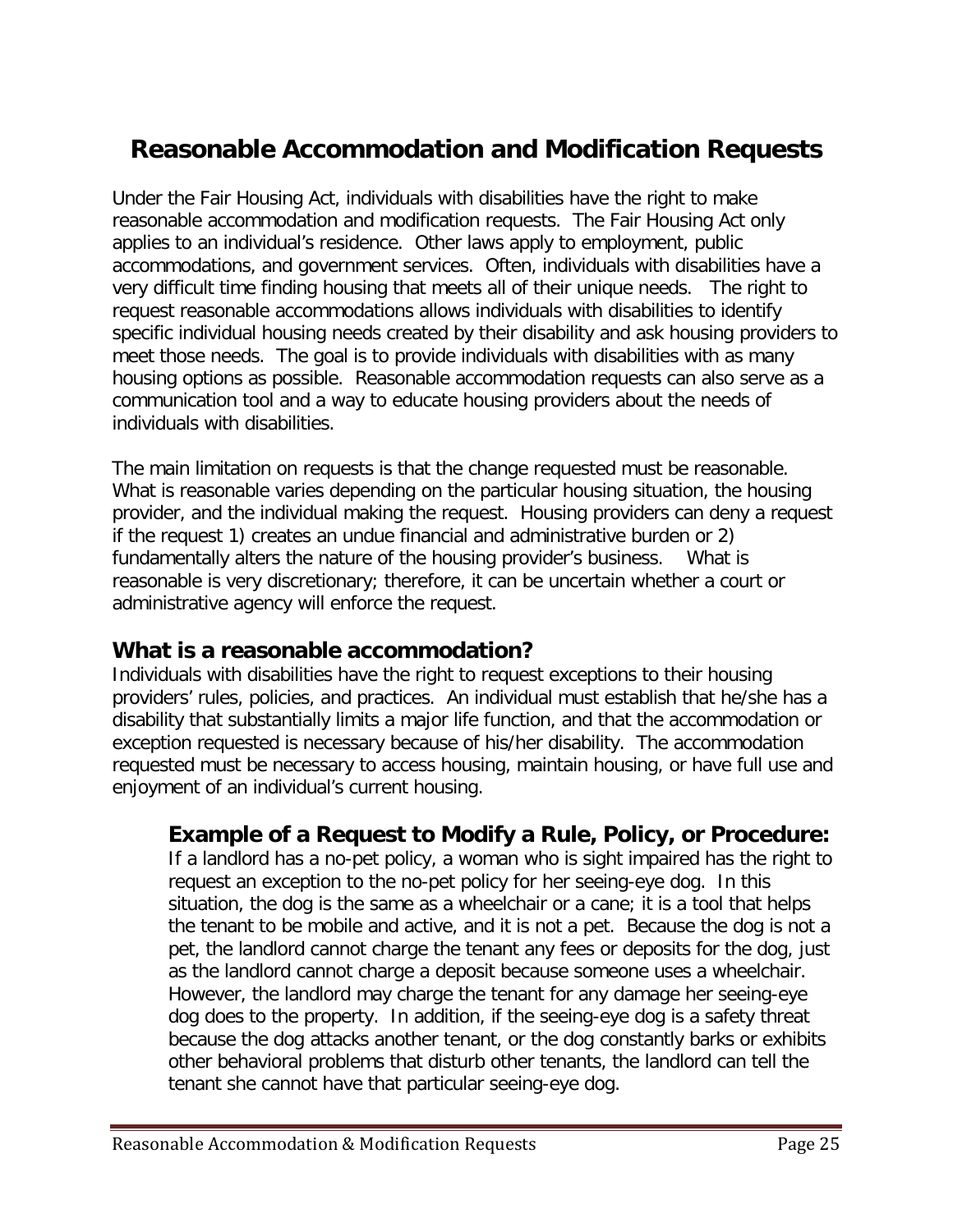However, the tenant still has the right to get a different seeing-eye dog.

Housing providers cannot charge fees or deposits for necessary accommodations because this in effect would allow them to charge individuals more money because they are disabled. Reasonable accommodation requests do not meet wants or desires — they meet needs. The individual making the request is not choosing to make the request; they *must* make the request in order to satisfy their housing needs. However, just like any other tenant, if an individual with a disability damages the property directly or through their reasonable accommodation request, the individual must pay for the damages.

# **What is a reasonable modification?**

Individuals with disabilities also have the right to request reasonable modifications to the structure of their residence. The modification must be necessary because of the individual's disability. In addition, private landlords can require the individual with a disability to make the modification and pay for it. Private landlords may also request that when the individual moves out, if he/she restores the premises to its original condition and pays for any damage caused by the modification.

#### **Example of a Request for a Structural Modification:**

A man who uses a wheel chair has the right to ask his private landlord to allow him to install a ramp on any inaccessible walkway that he uses in the complex. Most walkways at an apartment complex are not considered to be open to the public, but part of an individual's residence. If the walkway just provides access to the individual's residence, then the landlord can require the individual to install and pay for the ramp. The landlord also has the right to require the tenant to have the work done in a professional manner and obtain a permit if the local building code requires a permit to install the ramp. As under reasonable accommodation requests, the modification cannot create a health or safety risk to other tenants.

Under different laws, federally subsidized landlords are required to make and pay for the necessary modifications.

# **When is it appropriate to request a reasonable accommodation or modification?**

Individuals with disabilities must make a verbal or written request for a reasonable accommodation. Requests must be reasonable, related to the individual's disability, and further the individual's ability to get or keep his/her housing. The request may be made while applying for housing or at any time during the tenant's occupancy. Requests can be made after the tenant receives a notice or warning, and often tenants are not aware that there is a potential problem until they receive a warning or notice from the landlord. However, to prevent stress and conflict, the tenant should make the request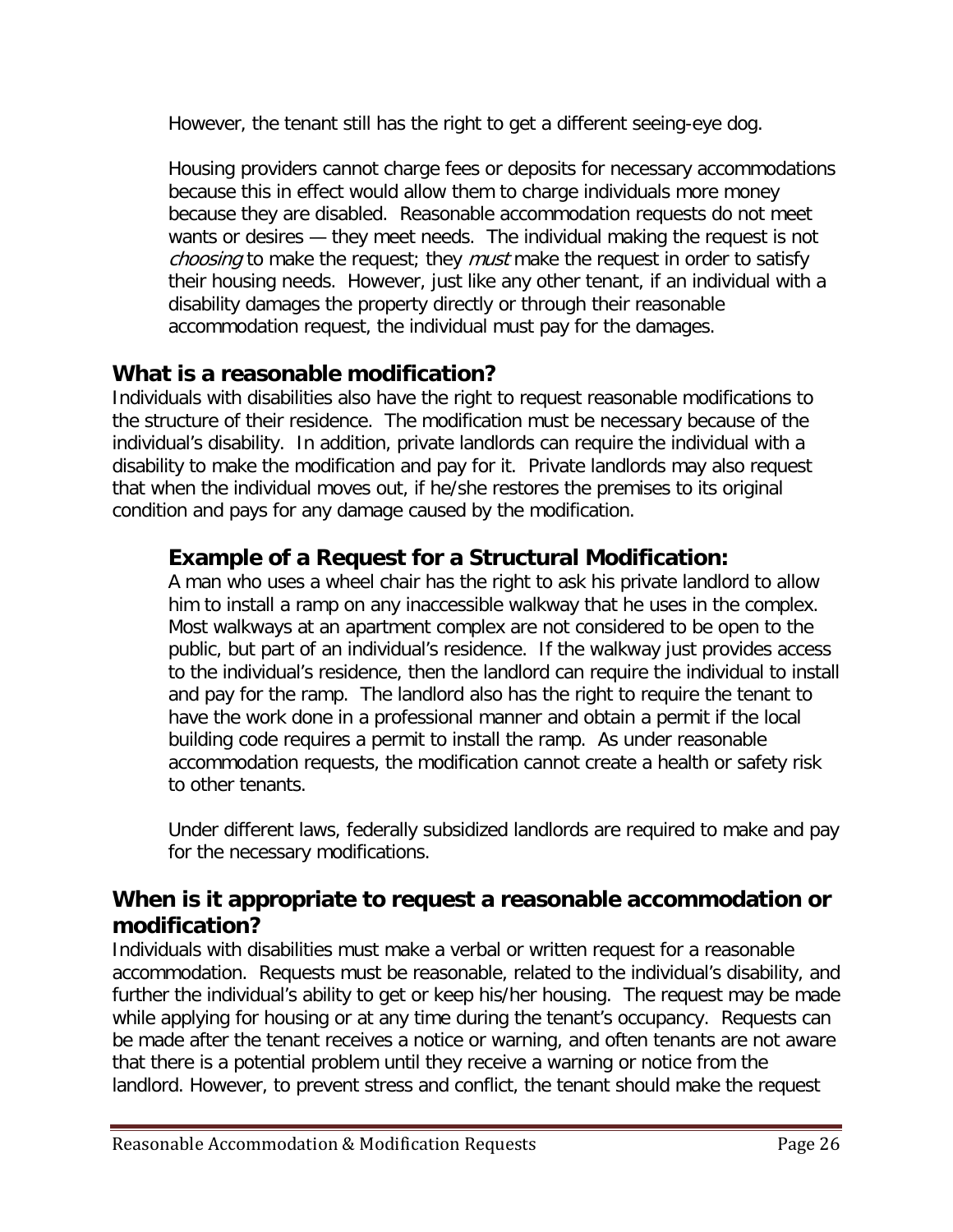as soon as he or she perceives a need.

### **Verification from a qualified individual may be necessary.**

Housing providers have the right to ask for verification from a qualified individual that the tenant is disabled and the change or modification is necessary because of the tenant's disability. A qualified individual is anyone with expert knowledge in the area, who has knowledge of the individual's disability and needs. Although an individual needs verification that the request is related to his disability, this does not mean that a tenant is required to provide a doctor's prescription for the requested change. If it is possible, the tenant should have the verification available when he/she makes the request.

#### **How do I make a reasonable accommodation request?**

The request may be made verbally or in writing. In general, it is a good idea to document the person requesting a reasonable accommodation's interaction with the housing provider. Therefore, it is preferable to put the request in writing and to keep a copy of the request on record. The request should include the following:

"This is a request for a reasonable accommodation."

"I have a disability that substantially limits the major life function(s) of \_\_\_\_\_\_\_."

"Because of my limited ability to \_\_\_\_\_\_\_\_\_\_\_\_\_\_\_\_, I need \_\_\_\_\_\_\_\_\_\_\_\_."

"Therefore please make an exception to your\_\_\_\_\_\_\_\_\_\_\_\_\_\_\_\_\_ policy."

"I need this accommodation in order to live in this housing."

"Please respond to my request by \_\_\_\_\_\_\_ (specify a date, generally 10-14 days from the date you send the notice is sufficient time)."

"If I don't hear back from you by \_\_\_\_\_\_\_ (date specified above), I will assume that you denied my request."

The individual requesting the reasonable accommodation should be very clear that the needed reasonable accommodation is connected to his or her disability, and that the change is necessary to live in his/her housing.

If the housing provider ignores the request, the individual can pursue an enforcement action because a time limit has been set, and if there is no response by the end of the time period the individual with the disability may proceed as if the housing provider denied the request. The request, should *not* threaten the housing provider with the possibility of a formal complaint.